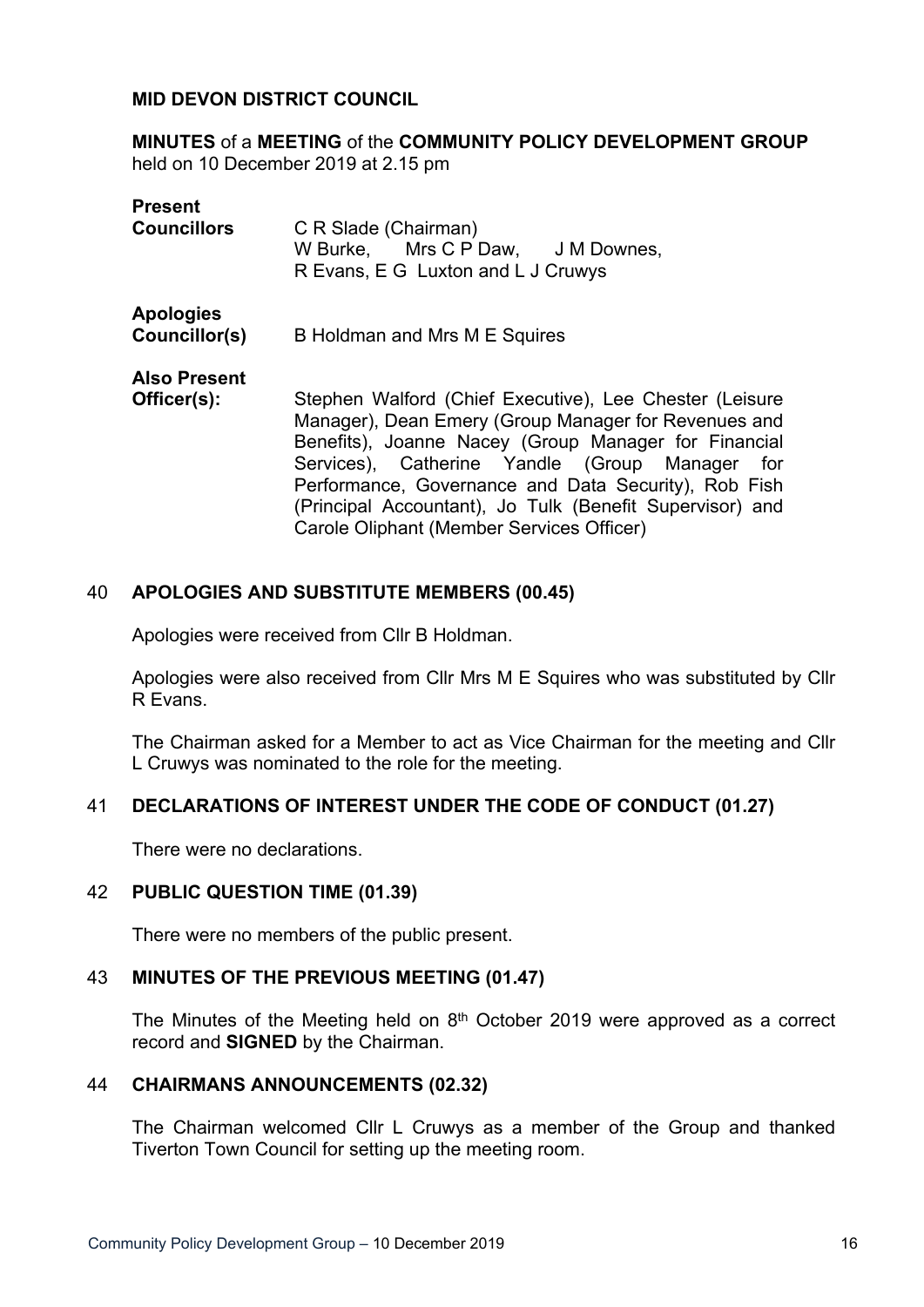# 45 **CORPORATE PLAN (03.07)**

The Group had before it and **NOTED** the draft \*Corporate Plan. The Chief Executive explained that the current Corporate Plan ran until 2020 and now was the time to start to look at renewing and refreshing the plan for 2020 onwards. He explained that the draft plan included the thoughts and ideas of the Members who had contributed during an away day in September 2019.

He stated that the draft plan had been presented to all 4 PDG's so that additional thoughts and comments from all Members could be included within the final version. He asked the Group their initial thoughts on the draft plan.

He explained that Members had indicated that the four key priorities which were aligned to the PDG's should be retained and that new priorities were emerging around the climate change declaration adopted by the Council.

Members considered the following:

- Pleased to see that health and healthier living were part of the plan
- ANOB for Exe Valley to be included
- The need to understand what the Council could lobby others on and what could be directly influenced
- The welcome change in emphasis due to the climate change declaration

The Group were requested to contribute their thoughts and add their comments to the draft Corporate Plan by way of notification to the Chief Executive via the Committee Clerk.

Note: \*Corporate Plan previously circulated and attached to the minutes.

## 46 **COUNCIL TAX REDUCTION SCHEME (15.29)**

The Group had before it the \*Council Tax Reduction Scheme and the revised \*Exceptional Hardship Policy.

The Group Manager for Revenues and Benefits explained that this was a new way of assessing the council tax reduction and was more aligned to council tax instead of benefits. The reduction had always been calculated in line with the benefits that claimants received but was now calculated on household income. He further explained that the changes would see some households lose their council tax reduction but that they could apply for hardship relief.

In response to questions he explained that the hardship policy was an interim measure to transition people onto the new council tax levels and that net income was calculated for the whole household. The policy will be used to help customers bridge the loss of reduction in year one of the new scheme, applications will be required. It should be noted that the policy will be available in subsequent years, however the level of reduction my not be as generous when compared to year one.

He further explained that many of the neighbouring authorities had adopted the same approach and that claimants could now go on line to see if they were eligible.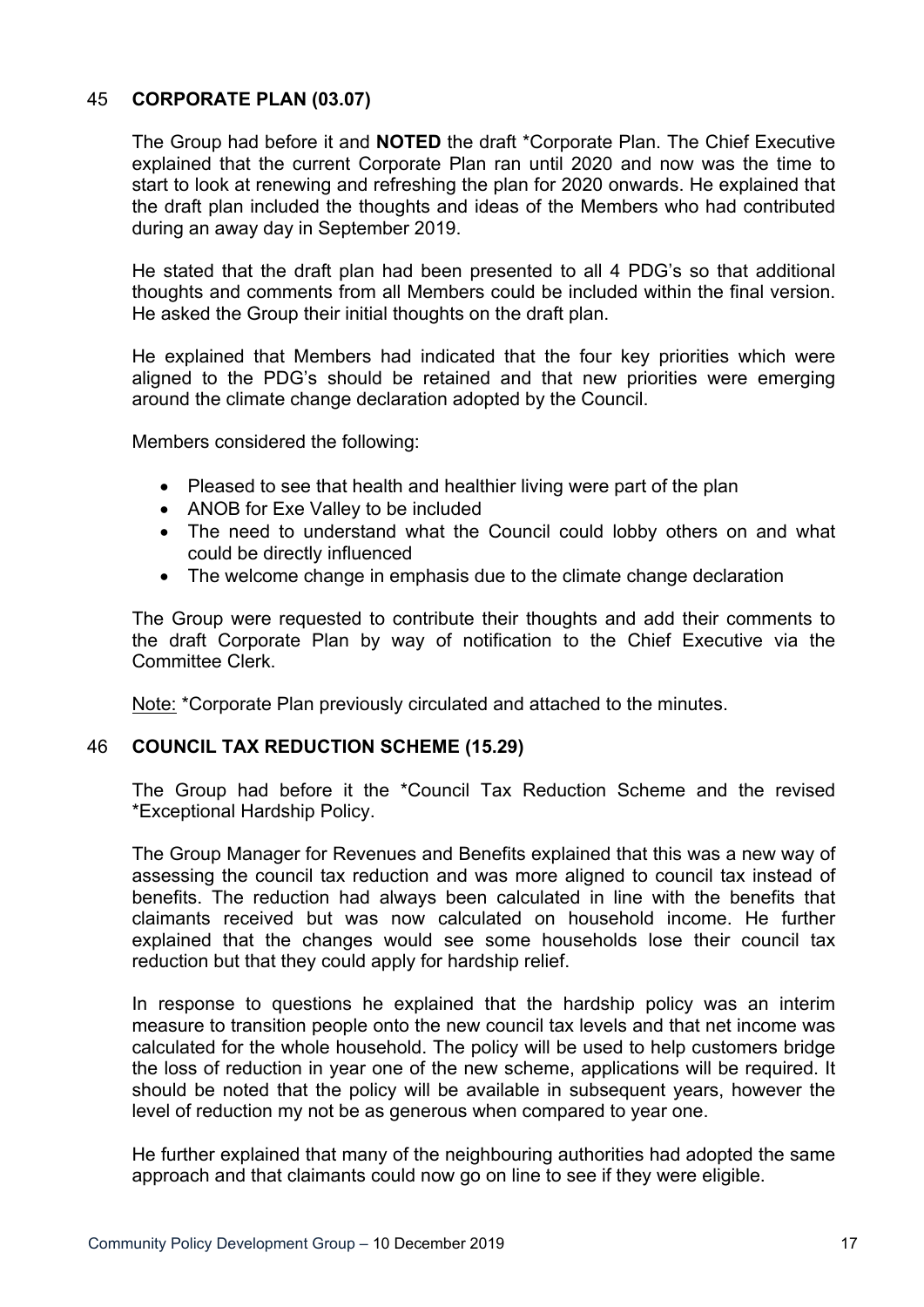Members requested details of the other criteria, apart from income, where people could get a reduction.

The Group therefore:

## **RECOMMENDED** to the Cabinet that:

- 1. The Council Tax Reduction (banded) scheme be adopted; and
- 2. The updated Exceptional Hardship Policy (revised) be adopted.

(Proposed by Cllr R Evans and seconded by Cllr Mrs C P Daw)

Note: \*Council Tax Reduction Scheme and the revised \*Exceptional Hardship Policy previously circulated and attached to the minutes.

## 47 **CORPORATE HEALTH & SAFETY POLICY (23.21)**

The Group received and **NOTED** the annual \*review of the Corporate Health & Safety Policy from the Director of Corporate Affairs and Business Transformation.

The Group Manager for Performance Governance and Data Security explained that the policy was reviewed annually and that it had been identified that there were no amendments necessary at this time.

The Group therefore **RECOMMENDED** to the Cabinet that:

It **NOTE** that the Health and Safety Policy had been approved by the JNCC on 4<sup>th</sup> September 2018, following subsequent review by the Health and Safety Committee and representatives from the union, there were no changes to be made to the current policy.

(Proposed by the Chairman)

Note: \*Review previously circulated and attached to the minutes.

### 48 **FINANCIAL MONITORING (24.43)**

The Group had before it and **NOTED** a \*report from the Deputy Chief Executive (S151) presenting the financial monitoring information for the income and expenditure for the six months to 30 September 2019 and the projected outturn position.

The Group Manager for Financial Services outlined the content of the report and explained that this was the second formal report for the year and there was a big differential from quarter 1, now showing a surplus of £29k. A number of factors had contributed to this including waste savings and the receipt of a significant planning application.

She explained that the Council had not taken out any new borrowing this year so was unaffected by the recent rise in interest rates.

Note: \*Report previously circulated and attached to the minutes.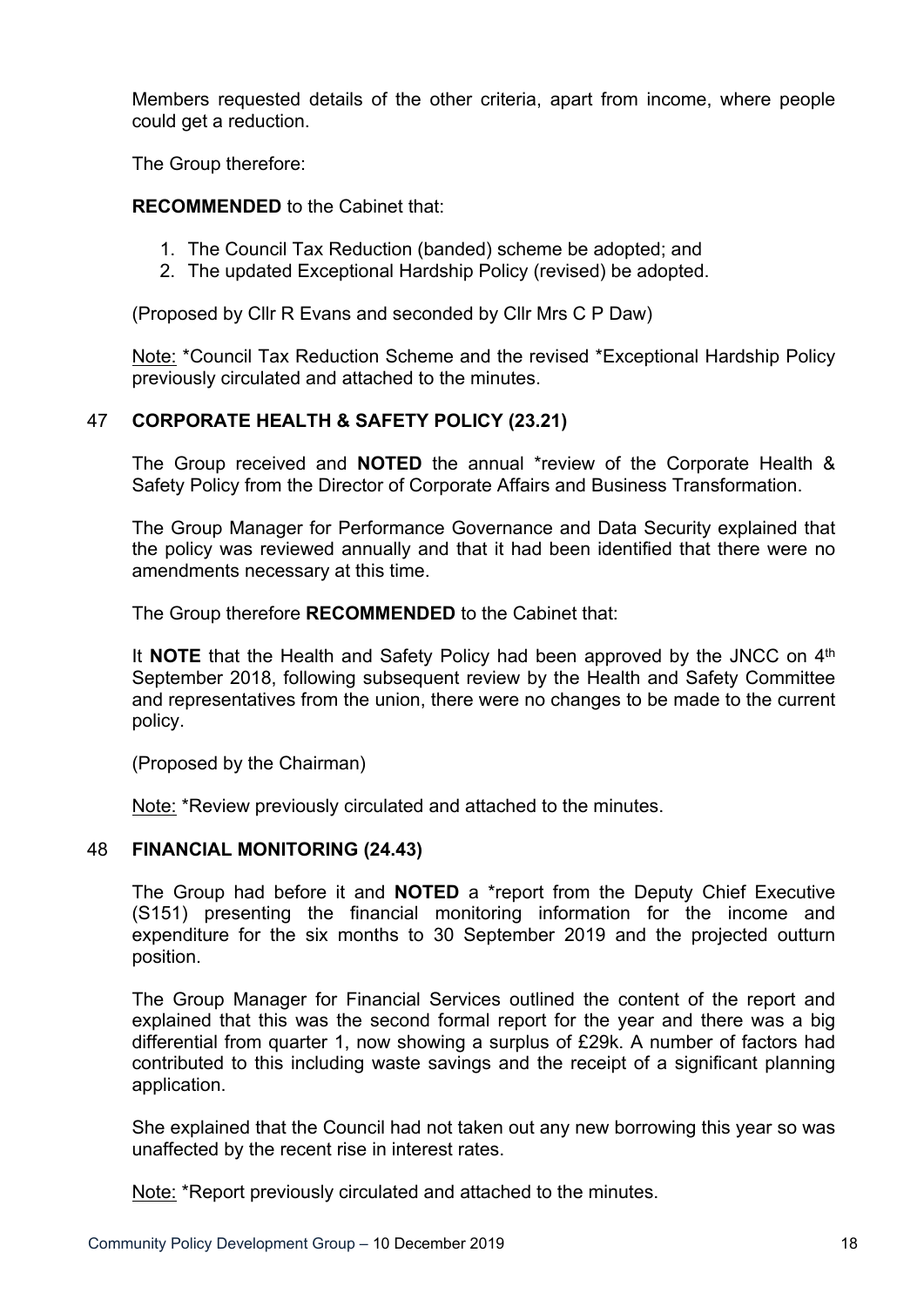# 49 **DRAFT BUDGET (29.35)**

The Group had before it and **NOTED** a \*report from the Deputy Chief Executive (S151) presenting the draft budget proposals for 2020/2021.

The Group Manager for Financial Services outlined the content of the report and explained to Members that the report would be presented to Cabinet with the information available at the time and that the settlement from Central Government was for 1 year instead of the 4 expected. She explained that the Council had been very vocal about the absence of the Fair Funding Review and there was doubt over whether the Provisional Settlement would be received from Central Government by the New Year. This delay would cause further uncertainty.

She informed the Group that the Council had gone out to public consultation on the budget and had so far received 408 responses. Officers were currently looking at those to help inform the budget setting process.

Members considered the following:

- Was the projected increase in business rates realistic
- The number of appeals going back to 2010 and effect on the budget if all of these were successful
- The forecast for the planning department

Note: \*Report previously circulated and attached to the minutes.

## 50 **PERFORMANCE & RISK (43.51)**

The Group had before it and **NOTED** a \*report from the Director of Corporate Affairs and Business Transformation providing Members with an update on performance against the corporate plan and the local service targets for 2019-2020.

The Group Manager for Performance, Governance and Data Security explained that the report included figures up to the end of October and requested that Members may like to make suggestions for additional measures to be included within future reports.

Note: \*Report previously circulated and attached to the minutes.

### 51 **ACCESS TO INFORMATION - EXCLUSION OF THE PRESS AND PUBLIC (46.29)**

Prior to considering the following item, discussion took place as to whether it was necessary to pass the following resolution to exclude the press and public having reflected on Article 15 15.02(d) (a presumption in favour of openness) of the Constitution. The Committee decided that in all the circumstances of the case, the public interest in maintaining the exemption outweighed the public interest in disclosing the information.

It was therefore: